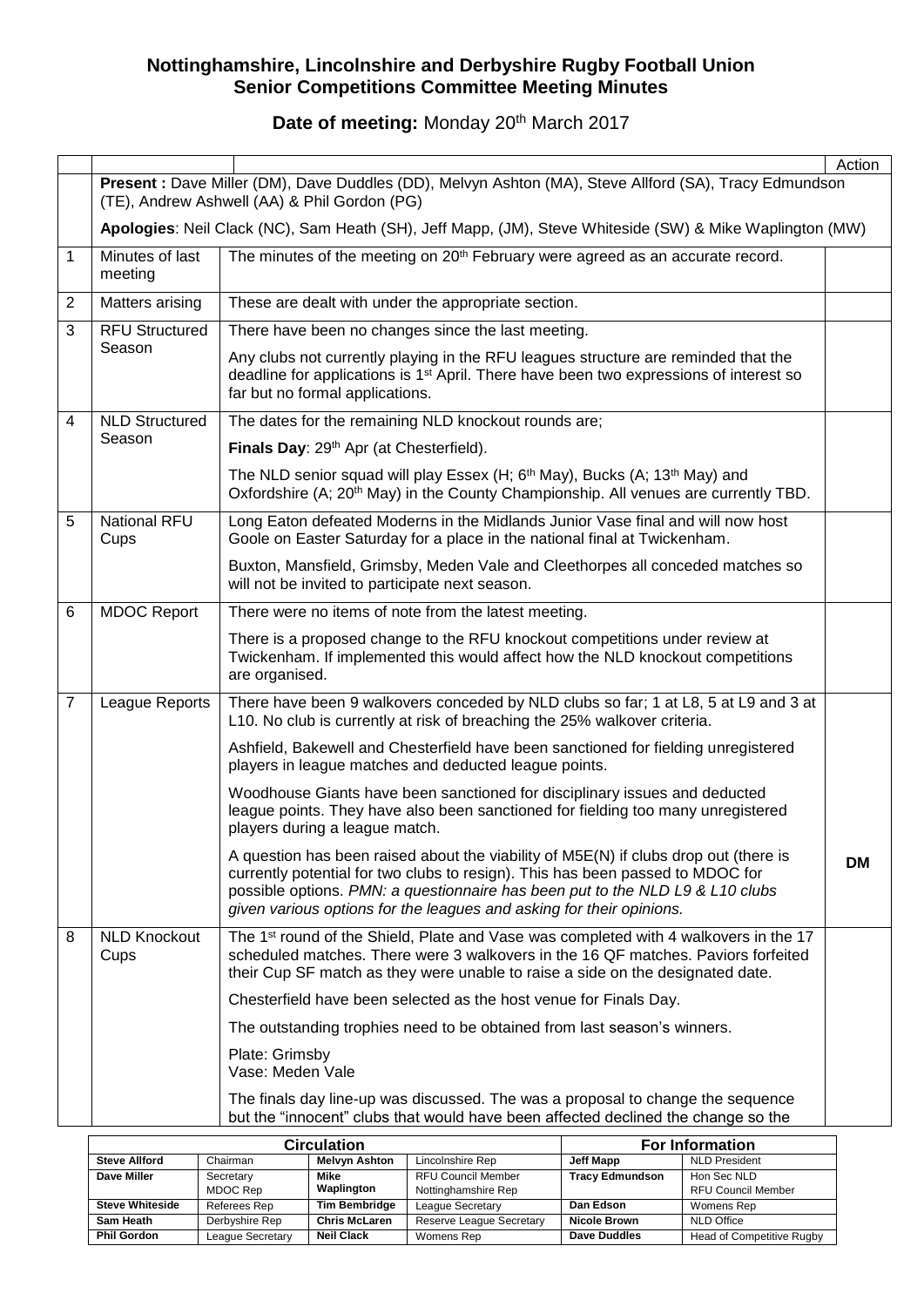# Date of meeting: Monday 20<sup>th</sup> March 2017

|    |                            | usual format was agreed on;                                                                                                                                                                                                                                                                                                                                                             |           |
|----|----------------------------|-----------------------------------------------------------------------------------------------------------------------------------------------------------------------------------------------------------------------------------------------------------------------------------------------------------------------------------------------------------------------------------------|-----------|
|    |                            | Vase (11:30 kick off)<br>Bourne v Keyworth                                                                                                                                                                                                                                                                                                                                              |           |
|    |                            | Plate (12:30 kick off)<br>East Retford v Buxton                                                                                                                                                                                                                                                                                                                                         |           |
|    |                            | Shield (13:30 kick off)<br>Stamford v Melbourne                                                                                                                                                                                                                                                                                                                                         |           |
|    |                            | Cup (15:30 kick off)<br>Derby v Glossop                                                                                                                                                                                                                                                                                                                                                 |           |
|    |                            | There is a possibility that the Cup and/or Shield Finals have to be deferred. Glossop<br>could be involved in a rearranged RFU league match and Melbourne could be<br>involved in an RFU play-off. In the event of either of these being deferred a Ladies<br>match is proposed to fill the gap (similar to last season). The possibility of arranging<br>this needs to be looked into. |           |
|    |                            | NC provided an update on this. "I have spoken with Dan Edson regards possibility of<br>ladies putting on a demo on 29.4.17 as discussed. We are looking to see if there is a<br>way we can do this with ladies not picked for full squad. Trials were last night so<br>awaiting decision from Dan as need to factor in coaching staff for both days."                                   | <b>NC</b> |
|    |                            | Alternate dates for the Cup and Shield finals have been investigated. Proposals are;                                                                                                                                                                                                                                                                                                    |           |
|    |                            | Cup: Weds 26th                                                                                                                                                                                                                                                                                                                                                                          |           |
|    |                            | Shield: Sat 6th May                                                                                                                                                                                                                                                                                                                                                                     |           |
|    |                            | Based on his previous association with both Derbyshire and Chesterfield, Fred Pell is<br>to be invited to the Finals Day as a guest.                                                                                                                                                                                                                                                    | DM        |
| 9  | Domestic Cups              | <b>Nottinghamshire Knockout Competitions</b>                                                                                                                                                                                                                                                                                                                                            |           |
|    |                            | The "1 <sup>st</sup> XV" finals day will consist of four matches on Saturday 15 <sup>th</sup> April at Notts<br>Corsairs.                                                                                                                                                                                                                                                               |           |
|    |                            | The "2 <sup>nd</sup> XV" finals day will also consist of four matches and will be played on Sunday<br>30 <sup>th</sup> April at Southwell.                                                                                                                                                                                                                                              |           |
|    |                            | <b>Lincolnshire Knockout Competitions</b>                                                                                                                                                                                                                                                                                                                                               |           |
|    |                            | Finals day will be Monday 1 <sup>st</sup> May at Grimsby and there will be three finals.                                                                                                                                                                                                                                                                                                |           |
|    |                            | <b>Derbyshire Knockout Competitions</b>                                                                                                                                                                                                                                                                                                                                                 |           |
|    |                            | Finals day will be at Ilkeston on Saturday $6th$ May and there will be four matches.                                                                                                                                                                                                                                                                                                    |           |
| 10 | <b>Merit Tables</b>        | Lincs Merit and Notts Pennant continue. No issues reported.                                                                                                                                                                                                                                                                                                                             |           |
| 11 | Referees<br>Representative | Organisers of the various tournaments and finals days need to formally notify the<br>referees society of the requirement for officials, otherwise they will not be allocated.                                                                                                                                                                                                           |           |
|    |                            | Referee allocations have been done for April and May and all matches are covered,<br>although there will be a shortage of ARs for the Notts "2 <sup>nd</sup> XV" finals day on 30 <sup>th</sup> April.                                                                                                                                                                                  |           |
| 12 | Women                      | West Bridgford Ladies have made it through to the National Women's Intermediate<br>Plate Final against Loughborough on 1 <sup>st</sup> April. Unfortunately the match is currently<br>scheduled to be played at Royal Wootton Bassett.                                                                                                                                                  |           |
|    |                            | The NLD Senior Women's squad have matches against Yorks (A@Keighley; 30 <sup>th</sup><br>April), Staffs (H@Southwell; 7 <sup>th</sup> May) and North Midlands (H@Southwell; 14 <sup>th</sup> May).                                                                                                                                                                                      |           |

|                        | <b>Circulation</b> |                      | <b>For Information</b>    |                        |                           |
|------------------------|--------------------|----------------------|---------------------------|------------------------|---------------------------|
| <b>Steve Allford</b>   | Chairman           | <b>Melvyn Ashton</b> | Lincolnshire Rep          | Jeff Mapp              | <b>NLD President</b>      |
| Dave Miller            | Secretary          | Mike                 | <b>RFU Council Member</b> | <b>Tracy Edmundson</b> | Hon Sec NLD               |
|                        | MDOC Rep           | Waplington           | Nottinghamshire Rep       |                        | <b>RFU Council Member</b> |
| <b>Steve Whiteside</b> | Referees Rep       | <b>Tim Bembridge</b> | League Secretary          | Dan Edson              | Womens Rep                |
| Sam Heath              | Derbyshire Rep     | <b>Chris McLaren</b> | Reserve League Secretary  | <b>Nicole Brown</b>    | <b>NLD Office</b>         |
| <b>Phil Gordon</b>     | League Secretary   | <b>Neil Clack</b>    | Womens Rep                | Dave Duddles           | Head of Competitive Rugby |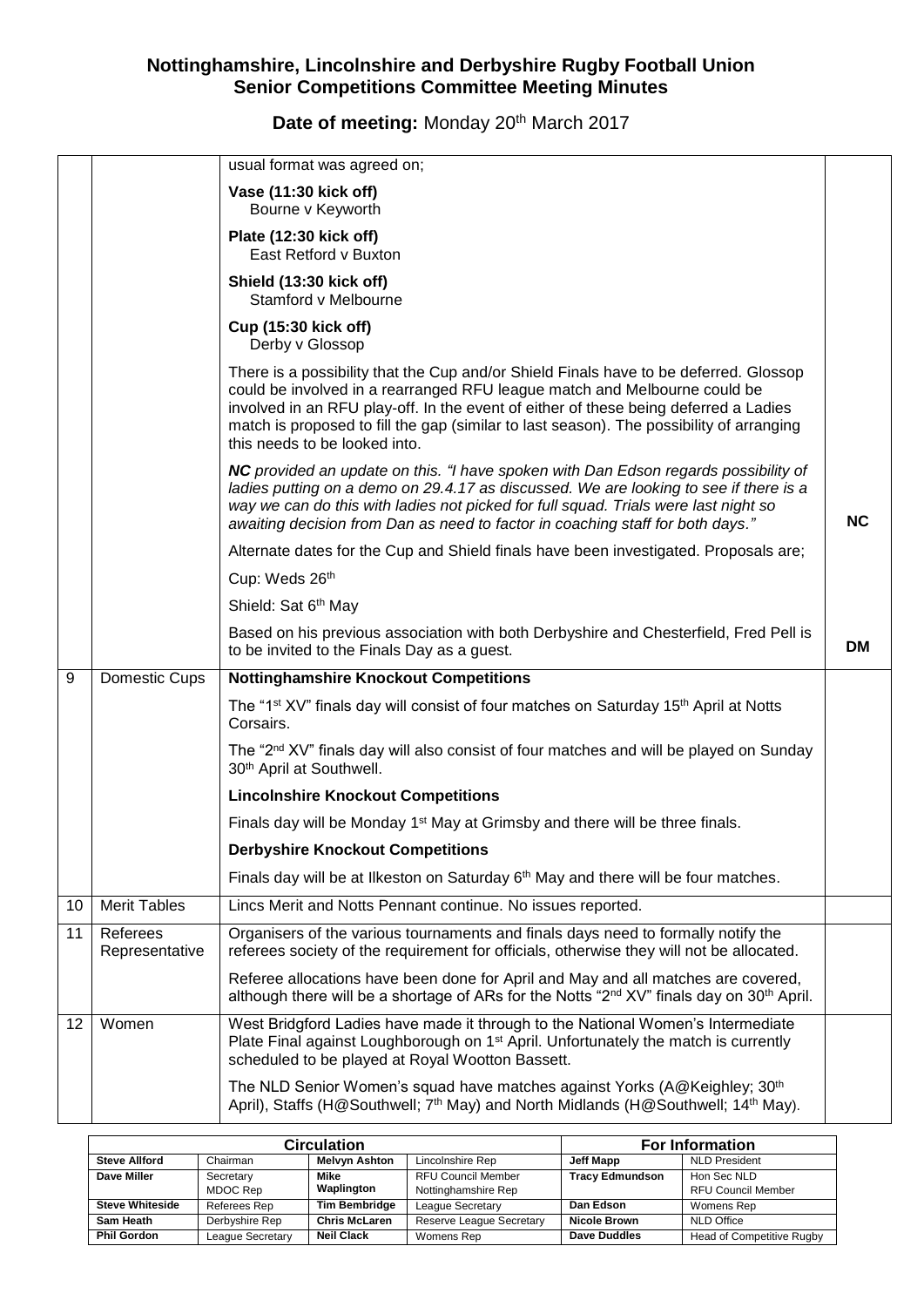## Date of meeting: Monday 20<sup>th</sup> March 2017

|                       | For next season any club volunteering to hold the men's knockout finals day will also<br>be asked about their capability of holding a women's match on the same day (i.e. up<br>to five matches on the same day). The capabilities of the clubs will then be used to<br>determine if a women's match can be incorporated. | DМ |
|-----------------------|---------------------------------------------------------------------------------------------------------------------------------------------------------------------------------------------------------------------------------------------------------------------------------------------------------------------------|----|
| Any other<br>business | In general terms, it is now expected of all RFU Committees that "Declarations of<br>Interest" must be made where appropriate, even where such appropriateness is<br>marginal. This expectation will also apply to this Committee.                                                                                         |    |
| Future<br>meetings    | Next meeting will be Monday 12 <sup>th</sup> June, 7:30 start.<br>Venue, NLD Office, Newark.                                                                                                                                                                                                                              |    |

**Dave Miller – Secretary 2016-2017**

|                        | <b>Circulation</b> |                      | <b>For Information</b>          |                        |                           |
|------------------------|--------------------|----------------------|---------------------------------|------------------------|---------------------------|
| <b>Steve Allford</b>   | Chairman           | <b>Melvyn Ashton</b> | Lincolnshire Rep                | Jeff Mapp              | <b>NLD President</b>      |
| Dave Miller            | Secretary          | Mike                 | <b>RFU Council Member</b>       | <b>Tracy Edmundson</b> | Hon Sec NLD               |
|                        | MDOC Rep           | Waplington           | Nottinghamshire Rep             |                        | <b>RFU Council Member</b> |
| <b>Steve Whiteside</b> | Referees Rep       | <b>Tim Bembridge</b> | League Secretary                | Dan Edson              | Womens Rep                |
| Sam Heath              | Derbyshire Rep     | <b>Chris McLaren</b> | <b>Reserve League Secretary</b> | <b>Nicole Brown</b>    | NLD Office                |
| <b>Phil Gordon</b>     | League Secretary   | <b>Neil Clack</b>    | Womens Rep                      | <b>Dave Duddles</b>    | Head of Competitive Rugby |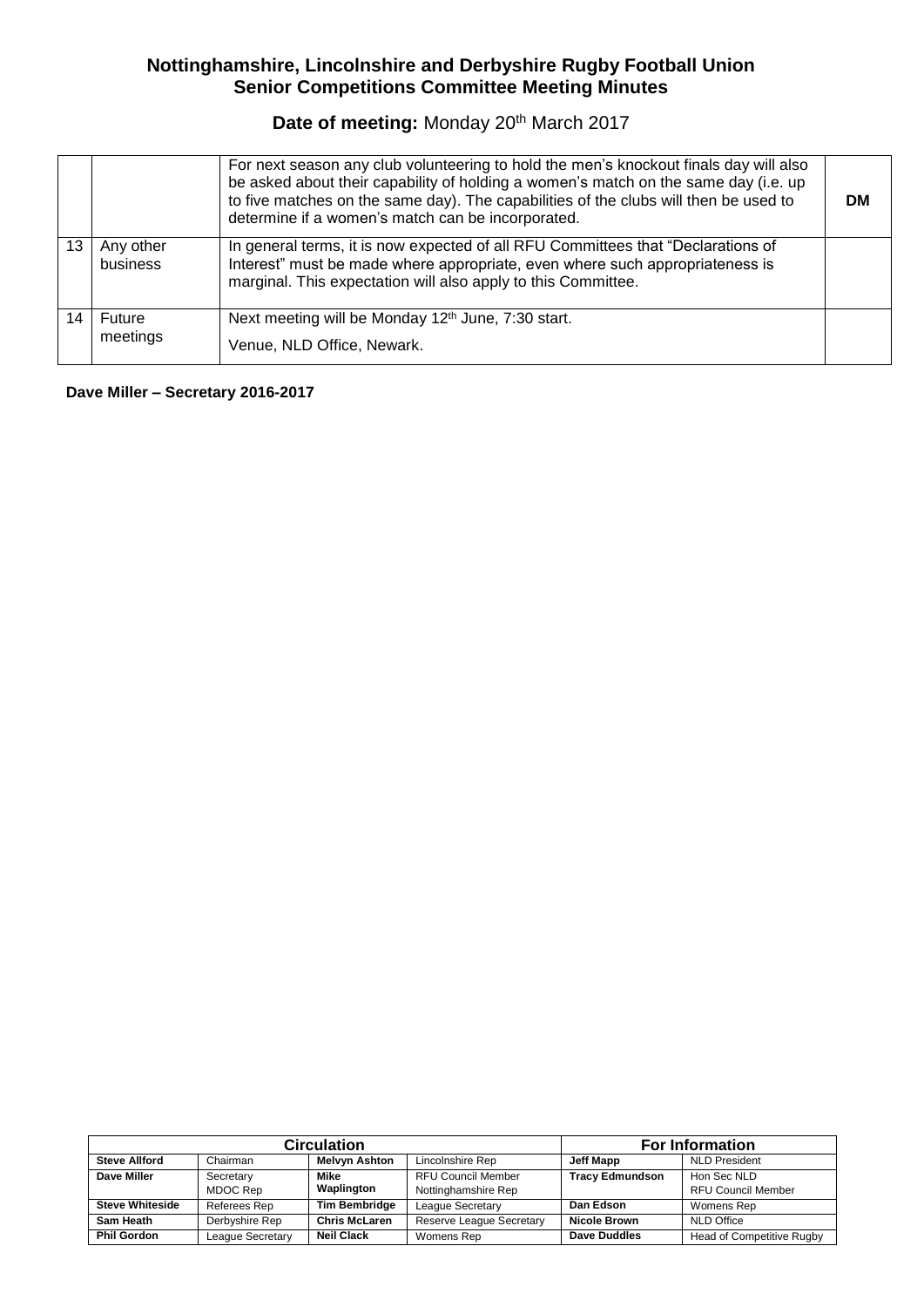Date of meeting: Monday 20<sup>th</sup> March 2017

# **2016-2017 Knockout Competitions Results and Draws**

# **Cup**

Quarter Final

| Market Rasen     | 24:40 | Glossop |
|------------------|-------|---------|
| <b>Dronfield</b> | 14:48 | Paviors |
| Ilkeston         | 39:29 | Newark  |
| Matlock          | 16.29 | Derby   |

Semi Final

| <b>Ilkeston</b> | ふふつ | Glossop |
|-----------------|-----|---------|
| <b>Paviors</b>  | AWO | )erbv   |

# **Shield**

Round 1

| 0:3        | West Bridgford  |
|------------|-----------------|
| 20:29      | Ashbourne       |
| 14:20      | Stamford        |
| <b>HWO</b> | <b>Belper</b>   |
| 39:0       | Grimsby         |
| 29:23      | <b>Bakewell</b> |
| 35:10      | Spalding        |
| 18:17      | Chesterfield    |
|            |                 |

Quarter Final

| Sleaford       | 20:27 | Stamford  |
|----------------|-------|-----------|
|                |       |           |
| Ashfield       | AWO   | Melbourne |
|                |       |           |
| West Bridgford | 24:13 | Casuals   |
|                |       |           |
|                | HWO   |           |
| Ashbourne      |       | Kesteven  |
|                |       |           |

#### Semi Final

| West Bridgford | 27:31 | Stamford  |
|----------------|-------|-----------|
| Melbourne      |       | Ashbourne |

# **Plate**

#### Round 1

| Worksop             | 53:12      | Long Eaton   |
|---------------------|------------|--------------|
| Moderns             | <b>BYE</b> | <b>BYE</b>   |
| <b>East Retford</b> | <b>HWO</b> | Amber Valley |
| <b>Boston</b>       | 59:6       | Cleethorpes  |
| Meden Vale          | AWO        | Ollerton     |
| <b>Buxton</b>       | <b>BYE</b> | <b>BYE</b>   |
| Mellish             | 36:8       | Tupton       |
| North Hykeham       | BYE        | <b>BYE</b>   |

|                        | <b>Circulation</b>     | <b>For Information</b> |                           |                        |                           |  |
|------------------------|------------------------|------------------------|---------------------------|------------------------|---------------------------|--|
| <b>Steve Allford</b>   | Chairman               | <b>Melvyn Ashton</b>   | Lincolnshire Rep          | Jeff Mapp              | <b>NLD President</b>      |  |
| Dave Miller            | Secretary              | Mike                   | <b>RFU Council Member</b> | <b>Tracy Edmundson</b> | Hon Sec NLD               |  |
|                        | Waplington<br>MDOC Rep |                        | Nottinghamshire Rep       |                        | <b>RFU Council Member</b> |  |
| <b>Steve Whiteside</b> | Referees Rep           | <b>Tim Bembridge</b>   | League Secretary          | Dan Edson              | Womens Rep                |  |
| Sam Heath              | Derbyshire Rep         | <b>Chris McLaren</b>   | Reserve League Secretary  | <b>Nicole Brown</b>    | <b>NLD Office</b>         |  |
| <b>Phil Gordon</b>     | League Secretary       | <b>Neil Clack</b>      | Womens Rep                | <b>Dave Duddles</b>    | Head of Competitive Rugby |  |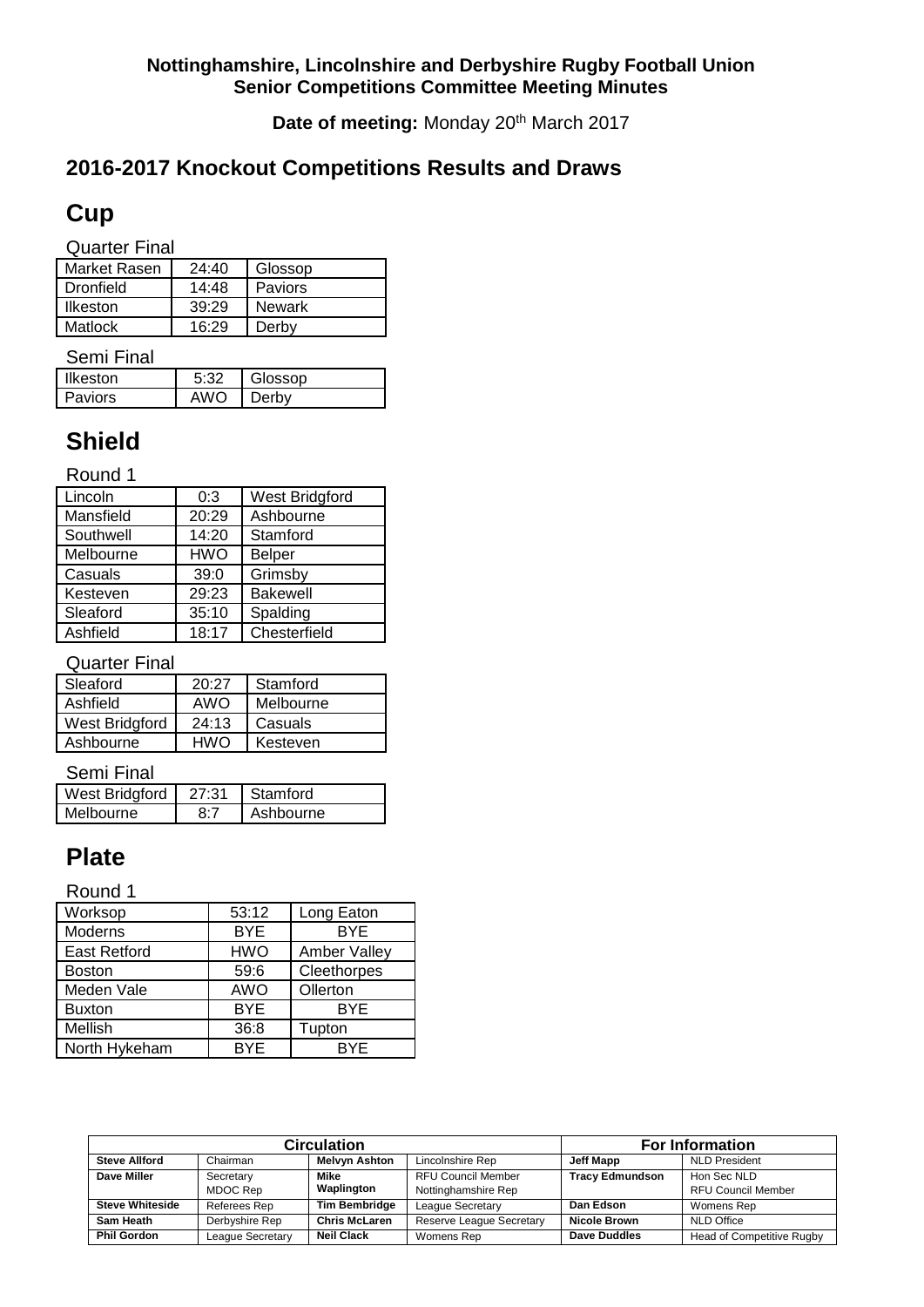## Date of meeting: Monday 20<sup>th</sup> March 2017

#### Quarter Final

| Mellish        |            | 12:13   East Retford |
|----------------|------------|----------------------|
| North Hykeham  | 20:11      | Boston               |
| Worksop        | <b>HWO</b> | Ollerton             |
| <b>Moderns</b> | 26.27      | <b>Buxton</b>        |

Semi Final

| Worksop       | 14:27 | I East Retford |
|---------------|-------|----------------|
| North Hykeham | 3.67  | <b>Buxton</b>  |

# **Vase**

Round 1

| Horncastle                 | 0:90       | <b>Bourne</b>     |
|----------------------------|------------|-------------------|
| Cresswell                  | 10:15      | Nottinghamians    |
| Leesbrook                  | 19:8       | Bingham           |
| <b>Skegness</b>            | <b>HWO</b> | Barton & District |
| Keyworth                   | <b>BYE</b> | <b>BYE</b>        |
| Gainsborough               | <b>BYE</b> | <b>BYE</b>        |
| <b>Stamford College OB</b> | <b>BYE</b> | <b>BYE</b>        |
| <b>Woodhouse Giants</b>    | <b>BYE</b> | <b>BYF</b>        |

#### Quarter Final

| Stamford College OB |      | 46:10 Skegness      |                      |
|---------------------|------|---------------------|----------------------|
| Woodhouse Giants    | 3:50 | Leesbrook           | (following a replay) |
| Bourne              |      | 62:8   Gainsborough |                      |
| Nottinghamians      |      | 15:69 Keyworth      |                      |

Semi Final

| Bourne    | 13:5   Stamford College OB |
|-----------|----------------------------|
| Leesbrook | 23:24 Keyworth             |

|                        | <b>Circulation</b> | <b>For Information</b> |                                 |                        |                           |  |
|------------------------|--------------------|------------------------|---------------------------------|------------------------|---------------------------|--|
| <b>Steve Allford</b>   | Chairman           | <b>Melvyn Ashton</b>   | Lincolnshire Rep                | Jeff Mapp              | <b>NLD President</b>      |  |
| Dave Miller            | Secretary          | Mike                   | <b>RFU Council Member</b>       | <b>Tracy Edmundson</b> | Hon Sec NLD               |  |
|                        | MDOC Rep           | Waplington             | Nottinghamshire Rep             |                        | <b>RFU Council Member</b> |  |
| <b>Steve Whiteside</b> | Referees Rep       | <b>Tim Bembridge</b>   | League Secretary                | Dan Edson              | Womens Rep                |  |
| Sam Heath              | Derbyshire Rep     | <b>Chris McLaren</b>   | <b>Reserve League Secretary</b> | <b>Nicole Brown</b>    | <b>NLD Office</b>         |  |
| <b>Phil Gordon</b>     | League Secretary   | <b>Neil Clack</b>      | Womens Rep                      | <b>Dave Duddles</b>    | Head of Competitive Rugby |  |